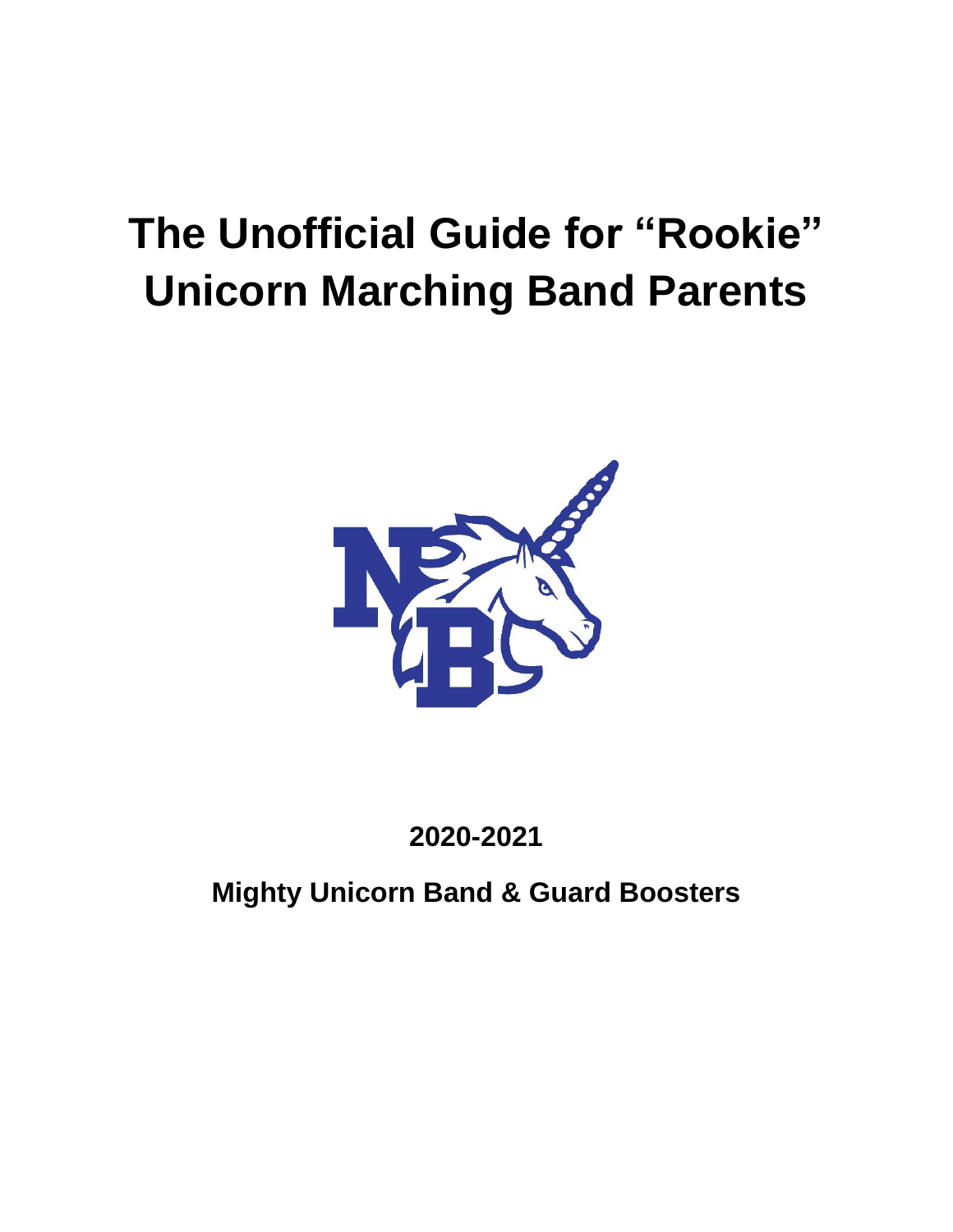This is all the stuff we wish we would have known when we were rookies, to make the transition to high school marching band easier.

### *What's So Great About Marching Band?*

Ask 100 parents this question, and you'll get 100 different answers.

Band will build your child's self-confidence. It provides a great friendship network. It will provide your child with a sense of pride and accomplishment after working hard, and giving a great performance, in front of a pumped-up stadium full of fans.

Being a member of the Mighty Unicorn Band will give your child a valuable educational and social experience. They will work hard and experience many triumphs, as well as some setbacks and disappointments. These are all things that will build grit for the "real world" and life after high school.

The transition from middle school band programs to high school band programs is huge, and this is especially true for marching band. Expectations are increased, but so are the rewards.

Marching band usually starts at the beginning of August, with long rehearsal days. But walking into the Ninth Grade Center on the first day, after bonding with marching band practice members, will make the transition to high school much easier.

You will have many questions about the marching band program at New Braunfels High School. This guide will show some of the finer points of making the most of your four years as a band parent, and hopefully, will answer many of the questions you have. If you have questions that are not answered in this guide, please contact any member of the Unicorn Band Boosters.

Congratulations, and welcome aboard!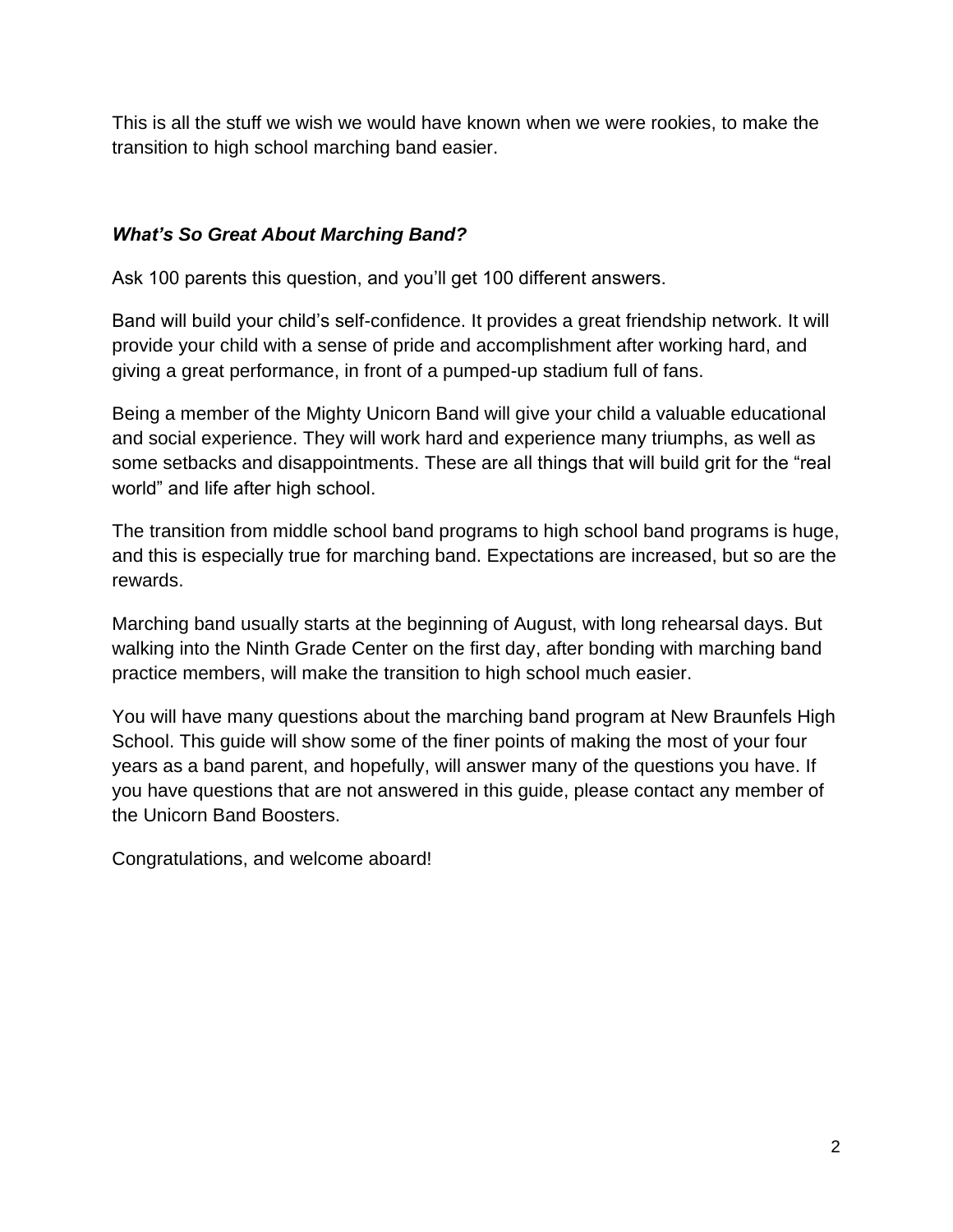# *Who's Who?*

# *Student Leadership Team*

Leadership within the Mighty Unicorn Band is a privilege bestowed upon those students whose actions and behavior have demonstrated a high standard of discipline and maturity as individuals, and a dedication to the success of the band.

These students have made a commitment to make the band the best it can possibly be. Student leaders are expected to assist the Band Directors, as requested, and to lead by example throughout the year.

**Drum Majors** – These students are the lead conductors of the band. Once "rookies" just like your kids, they are now upper-classmen and conduct the band during the marching season.

**Section Leaders** – The band has different components. Each of the components has student leaders, who help rehearse small groups of students.

## *Staff*

**Head Band Director** – David Eckert is our "Head Coach." He is responsible for overseeing the daily operations of the band program, including hiring and supervising consultants, assisting with the Booster program and educating our children.

**Assistant Band Director** – Kyle Day is Mr. Eckert's right hand.

**Assistant Band Director** – Craig Turner oversees percussion, which includes the drum line and pit ensemble. He primarily works out of the high school.

**Assistant Band Director** – Jorge Flores oversees our freshman bands, and shares his time between the Ninth Grade Center and the high school.

**Color Guard Director** – Kate Williams is a proud graduate of the Unicorn Band Program. She brings a wealth of experience within the high school and collegiate arenas.

**Consultants** – These are extra staff hired by the director to improve the band and work with the percussion and guard. Think of them as "Assistant Coaches."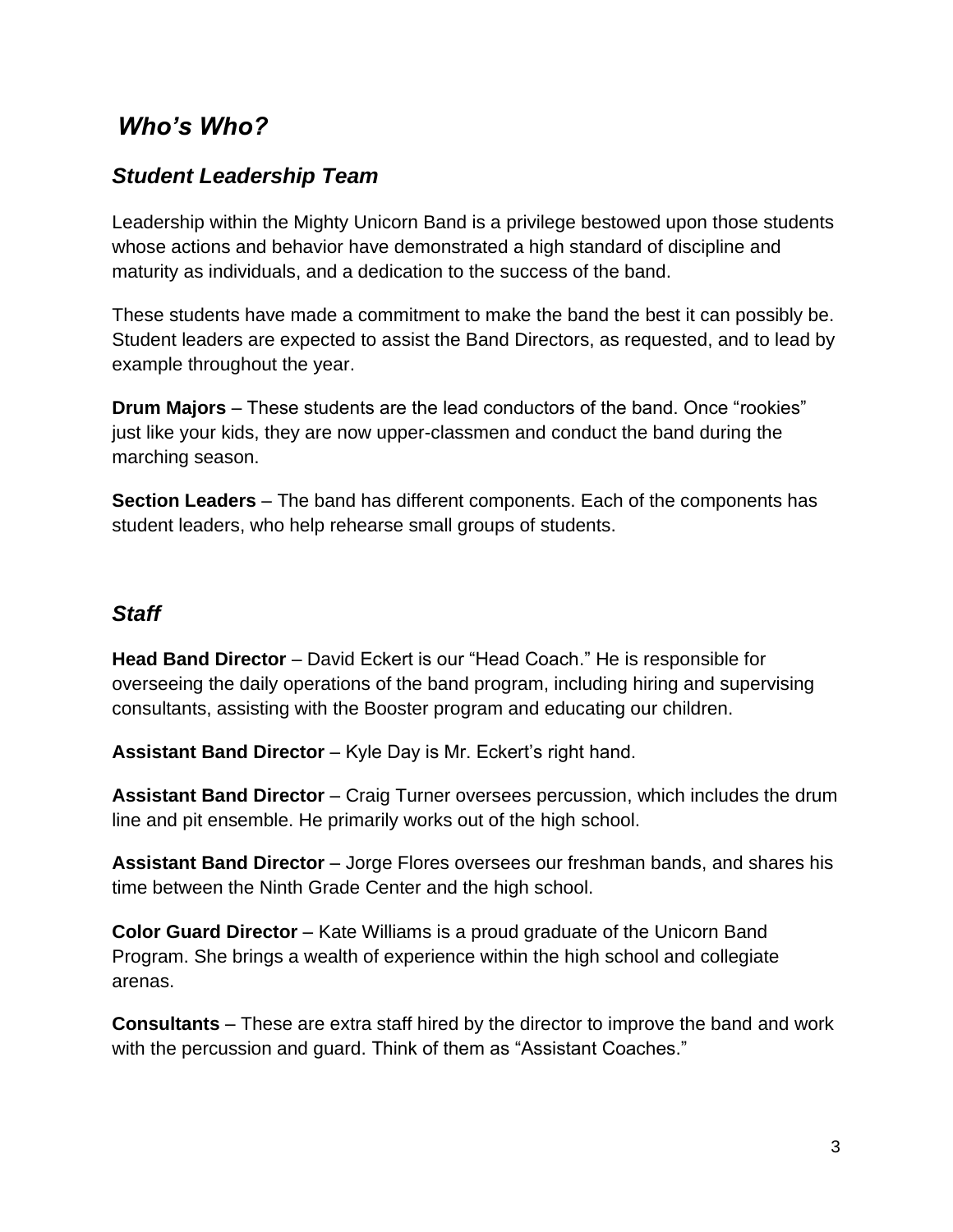#### *The Essence of the Mighty Unicorn Marching Band*

The Unicorn Marching Band is a group activity, and teamwork is the essence of what makes it a great program.

It is important for parents to understand that, while your child is very important, the director and staff assistants must also consider the best interests of a program with many other students. Sometimes, your child will receive critical feedback, as well as positive feedback. It is all necessary to the success of the program.

There are several character traits that every member of the NBHS Marching Unicorns must adhere to:

**Pride** – To instill in each band member pride in their talent and in their band. You get out of it what you put into it.

**Unity** – To build an intense desire to belong to a dedicated team.

**Success** – To reap the internal benefits of hard work, practice, discipline, and teamwork.

**Respect** – To promote respect within the band and the band members for themselves, each other, and for their equipment.

The New Braunfels Mighty Unicorn Marching Band has a long history of great traditions, pride, and excellence. All band members are required to be a part of the marching band.

This ensemble performs at:

- All NBHS football games and pep rallies
- UIL marching competition
- One or two other marching competitions
- Other invitational events, such as parades and community performances

#### *Time Commitment*

Without a doubt, marching band is a huge time commitment. Marching band requires 100% participation at the two-week-long summer band camp, rehearsals twice weekly, Friday night home and away football games, Saturday competitions, and marching in parades. There is an average of eight hours of rehearsal each week during marching season.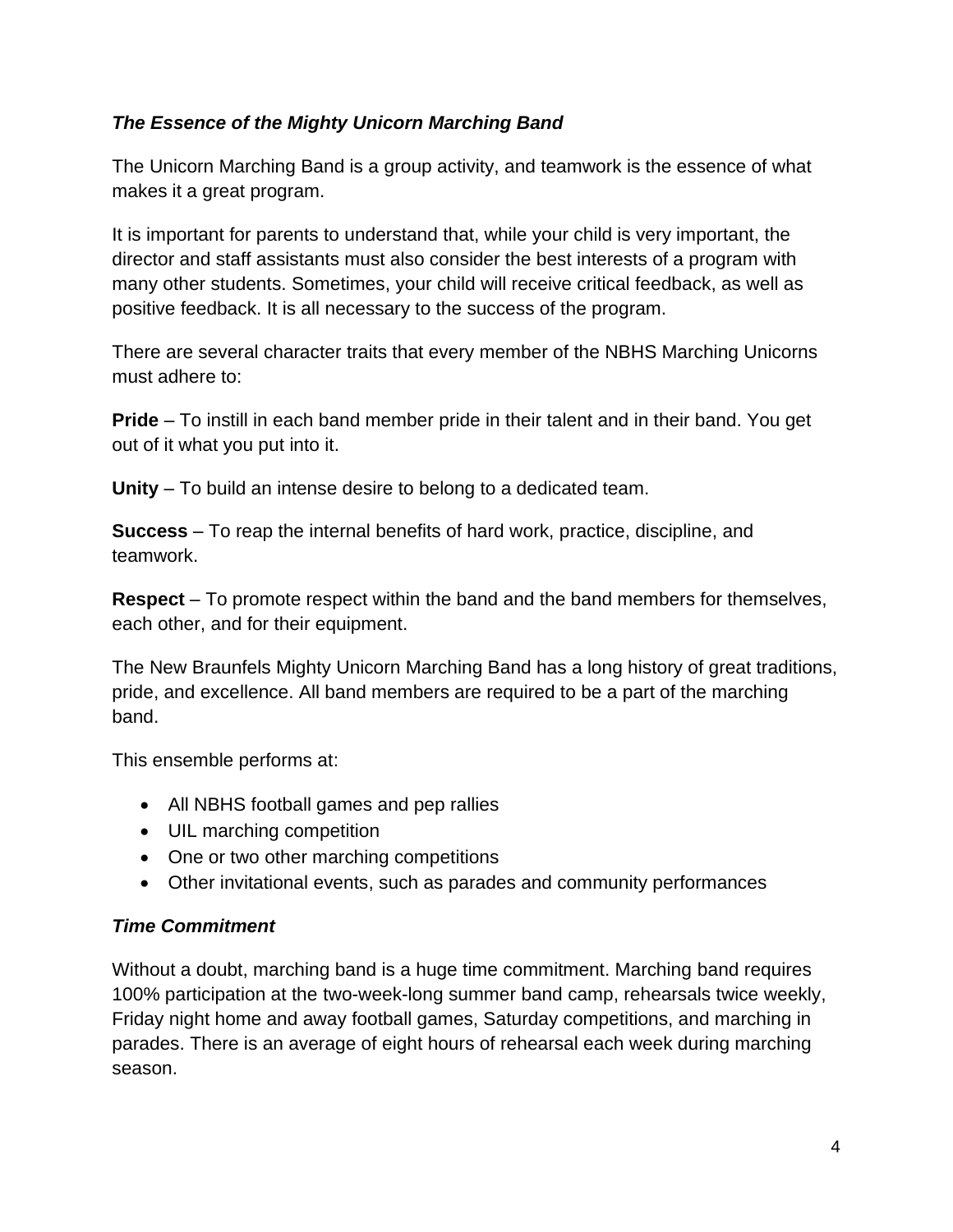#### *Time Requirements*

All camps, rehearsals, and performances are **mandatory**. If your child is absent or unable to play/march/perform their part, it will have a negative impact on the efforts of ALL the other students. To put the best musical product on the field, the director and staff need all members present and prepared, each and every time.

During most weeks during the fall, your child will have one or two days without marching band. Arrange doctor's visits, family trips, etc., on days that your child does not have marching band rehearsals or performance. Conflicts must be discussed with the director in advance.

**Time management** is a key to success in marching band and in life. This may be the most important skill your child acquires as a member of the Mighty Unicorn Marching Band.

New band students learn quickly that they must use every minute of their day wisely. Your student will learn how to keep a schedule and how to set priorities. Be patient. It may take a few weeks for "rookies" to get the hang of it – but they will.

Your child will also become punctual. They will be taught the meaning of **"Band time":**

"If you are early, you're on time. If you're on time, you're late. If you're late, you're in trouble."

If Band Camp starts at 8 a.m., that does not mean arrive at 8 a.m. It means your child should be READY TO REHEARSE at 8 a.m., with appropriate clothing, footwear, instrument, water, etc.

**Grades:** Educational research has shown that the discipline and focus developed in marching band carries over into the classroom. You will often see students in the band room reading and doing homework, in between rehearsals.

Granted, students who struggle with time management may have a harder time balancing band and academics, but many "rookie" members can find informal tutors amongst older band students to help them with tough subjects. Marching band is a UIL activity, and students must be passing in all courses in order to participate.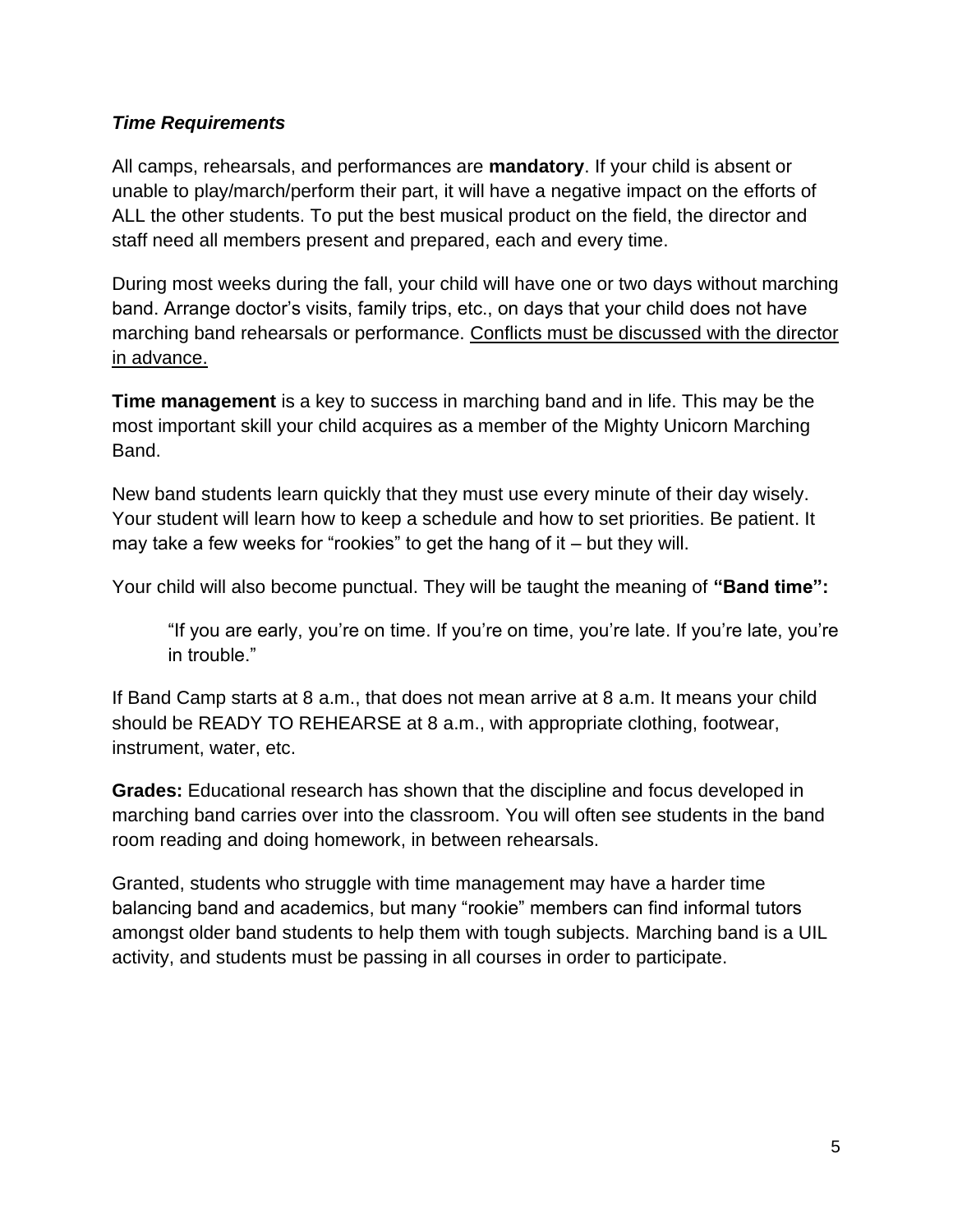#### *Band Lingo! Learn It!*

Shako – hat worn during competition

Plume – feather adornment

Gauntlet – the cuff that is placed at the bottom of uniform sleeve

Dinkles – marching shoes

Mellophone/mellophonium – marching French Horn

Sousaphone – type of tuba used for marching

Percussion – any striking instrument, not just drums

Auxiliary/Color Guard – dancers, flag throwers, spinners, sabres, rifles, and baton twirlers

Front Ensemble/Pit – the non-marching percussion positioned on the front sideline

Pit Crew – volunteers that assist loading and unloading pit instruments at games

Battery/Drumline – the percussionists that march on the field

Adjudicators – the judges at competitions

Flip books – small index card booklets that hang off your shoulder, which the band writes their dots in

Dots – your band child's position coordinates during certain points of the field show

Water jugs – a key component to healthy and successful band practices in Texas. Please remind your students that is imperative that they keep these clean and wellidentified. This means bring them home occasionally to wash. They can get moldy!

Chaperone – Best seats in the house. You will escort the band members to their seats and make sure no one walks through the band seating area. You will have a free bus ride to the away games, and will not have to pay for admission at either the home or away game that you chaperone.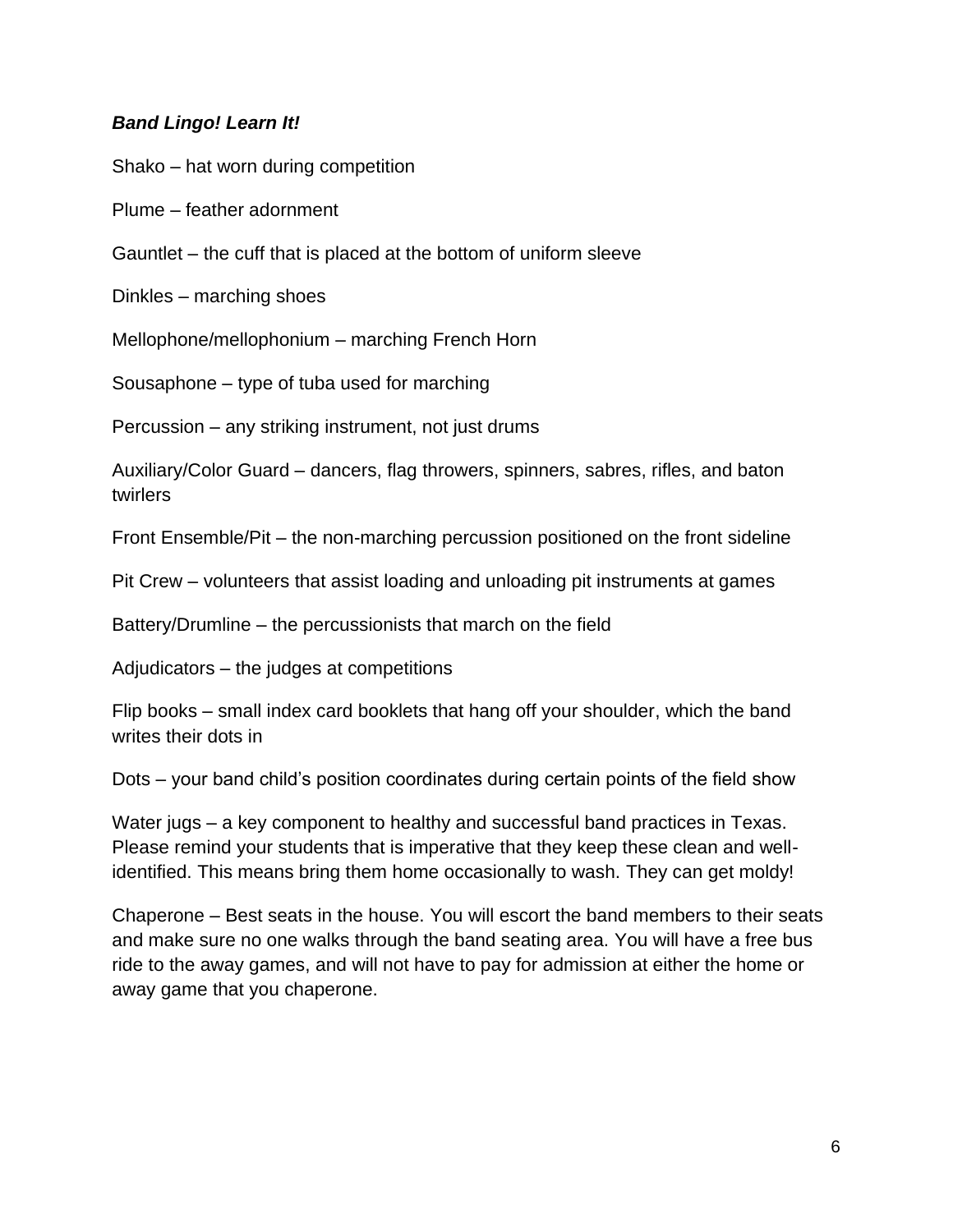#### *Unicorn Band Boosters*

The parent arm of the NBHS Band Program. The band boosters are a non-profit volunteer parent organization that serves the NBHS Bands staff and *students* by providing the financial and volunteer support needed to maintain a high-achieving organization to enhance and enrich the students' educational and performance experience. All band parents are automatically invited members of the NBHS Band Boosters.

#### *Parental and Family Involvement*

1. Give your child support and encouragement for being in band! Tell him/her how proud you are of what they are learning, and how they are changing from being part of the band.

2. When watching band practices or waiting for your students, get to know the other parents. Better yet, come early to watch the kids' progress and socialize with other band parents. Building relationships with other adults in the program will benefit both you and your child.

3. Come to the Band Booster Meetings! Meeting times and dates will be posted on the NBHS Mighty Unicorn Band website[:](http://www.unicornband.com/) [www.unicornband.com.](http://www.unicornband.com/) We meet monthly in the NBHS Band Hall. You'll likely always walk away with information your kids forgot to tell you.

4. Pay your band dues and fees on time. We know it's not easy, but it is important to the existence of the band program.

5. Join a committee. Volunteers are needed throughout the year, and there is a great committee assignment waiting for your special and amazing skills and background.

6. Attend football games and competitions to cheer for them! The band ALWAYS performs better with a large cheering block behind them. Season tickets are highly recommended, with new season ticket sales available over the summer. Call 830-627- 6111 for more information.

7. Volunteer to chaperone. After all, you're coming to the game/competition anyway! Did we mention free admission to the games you chaperone?

8. Join our Pit Crew for performances. Not everything is heavy, and much of it is on wheels. You also gain free admission to the games when you assist during games. Not able to attend? Lend a hand at the school when you drop-off and pick-up your child.

9. Help with FUNdraisers! The more hands, the easier the work!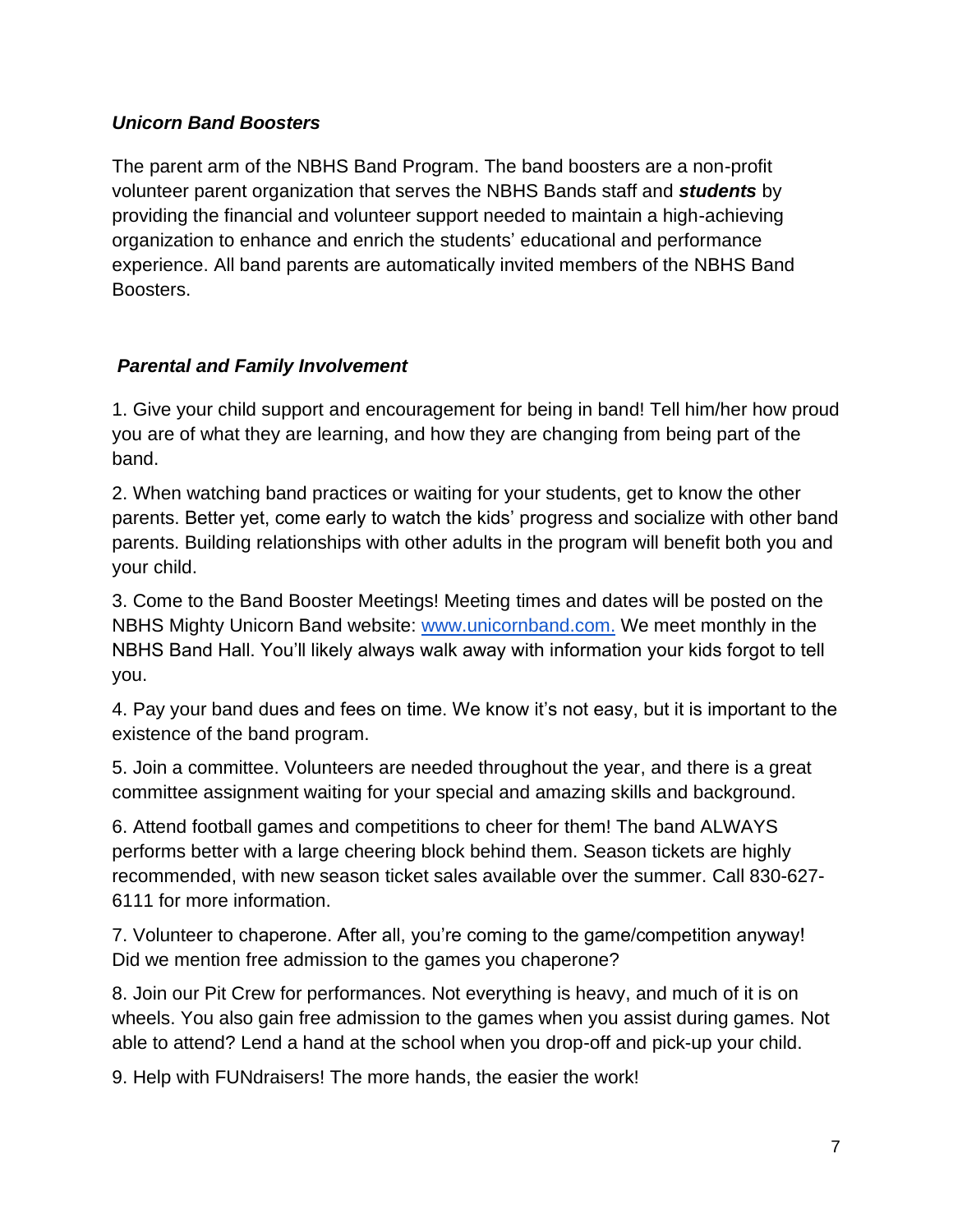**Patience is key.** Sometimes, rehearsals might not end on time, which will have an impact on release. Please understand that it takes additional time to put equipment away after practice, especially if your child is a percussionist.

Please note that no one is allowed to be dismissed after a marching show or football game until every instrument, piece of equipment, and uniform is accounted for. This gives you a great opportunity to volunteer. Every extra hand helps. Volunteering gives you something to do, rather than wait in your vehicle.

#### *Band Fees*

But what is all this going to cost?

We are very fortunate to have amazing opportunities to offset the "price" of being a part of the marching band. You will find out how wonderful and supportive our community is when we are in the midst of fundraising.

You can expect an average of \$400 in annual fees to participate. If this is too much to pay all at once, you can make arrangements. We don't want this to get in the way of any student wanting to be a part of the band, but their expenses are real: uniforms, equipment maintenance, provided meals, competition fees. This a brief list of expenses, and with increasing cuts in public school funding, the burden of expenses falls on the students and their support system. Payment plans are available.

#### *What Is the Operational Budget?* (Available in August/September)

The operational budget includes the absolute **bare essentials**. These are the no frills, minimum expenses to operate a successful/competitive bands program, beyond basic district provisions.

- Developed using a bottoms-up approach, zero-dollar base, assessing specific program needs.
- Two-thirds of our expenses are incurred August November.
- Cash flow is closely managed, with payments made on schedule.

#### **The Operational Budget is funded by YOUR NBHS marching fees and fundraising!**